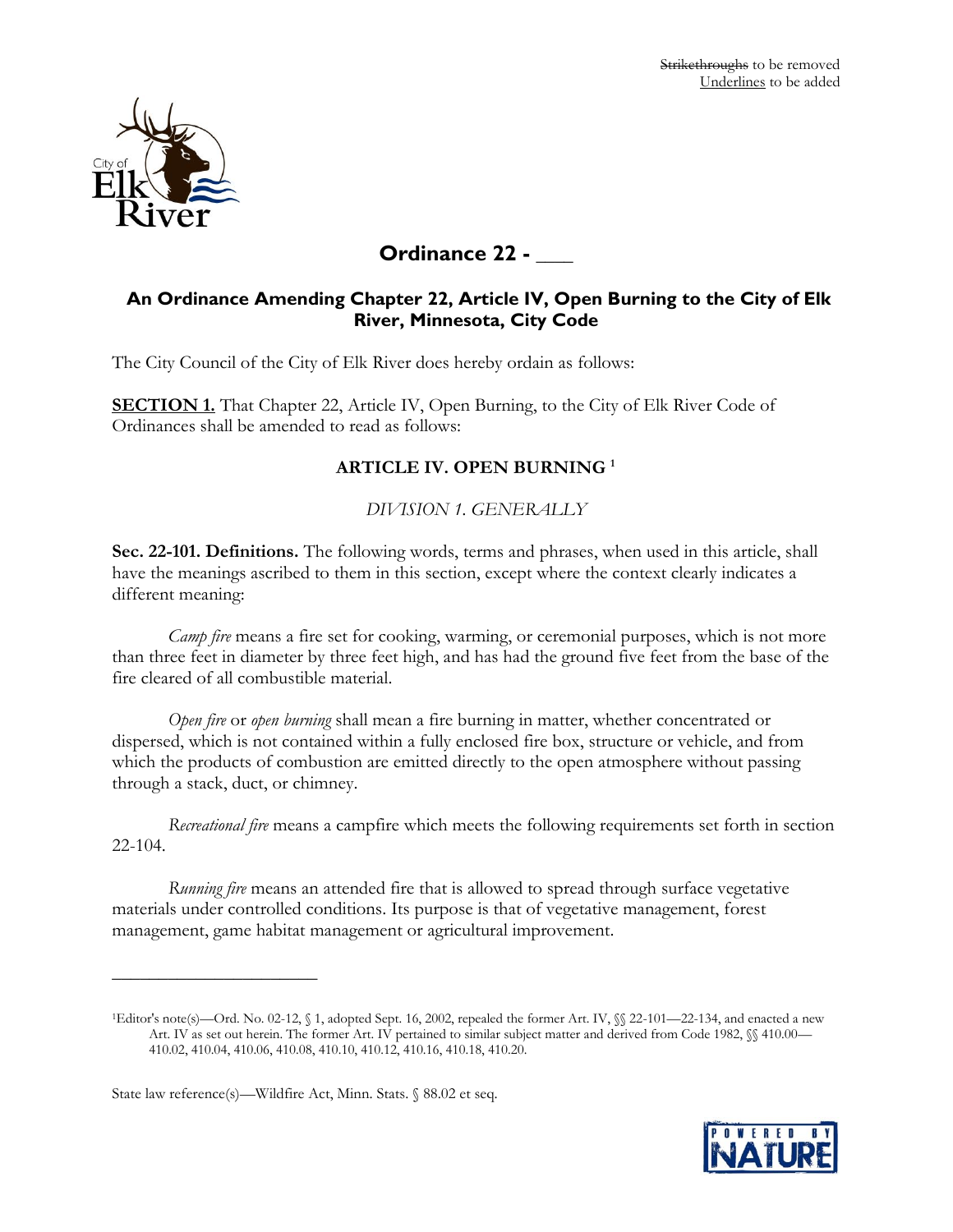*Starter fuels* means dry, untreated, unpainted wood or charcoal fire starter. Paraffin candles and alcohols are permitted as starter fuels and as aids to ignition only. Propane gas torches or other clean gas burning devices causing minimal pollution must be used to start on open fire.

*Wood* means dry, clean fuel only such as twigs, branches, limbs, "presto logs", charcoal, cordwood or untreated dimensional lumber. Wood does not include wood that is green, with leaves or needles, rotten, wet, oil soaked, or treated with paint, glue, or preservatives. Clean pallets may be used for recreational fires when cut into three-foot lengths.

(Ord. No. 02-12, § 1(410.00), 9-16-2002)

Cross reference(s)—Definitions generally, § 1-2.

## **Sec. 22-102. Establishment of no open burning zone. Reserved**

The city council, from time to time, via adoption of an official map, shall establish a "No-Burn Zone", within which open burning is prohibited.

(Ord. No. 02-12, § 1(410.01), 9-16-2002)

## **Sec. 22-103. Exemptions from no burn zone prohibitions.**

(a) Open burning of the types, and subject to the conditions as hereinafter stated shall be exempt from the prohibitions of this article.

Fires under managed supervision for which a burning permit has been obtained from the fire chief or designee of the fire chief, but limited to the following:

- $(1)$  Fires purposely set for the instruction and training of public and industrial fire fightingfirefighting personnel.
- (2) Fires set for the elimination of a fire hazard, which cannot be abated by any other practicable means.
- (3) Fires purposely set for forest and game management purposes.
- (4) The burning of trees, brush, grass, and other vegetable matter in the clearing of land, the maintenance of street, road, and highway right-of-way, and in accepted agricultural land management practices.
- (b) Permits to conduct fires under this section do not excuse a person from the consequences, damages, or injuries which may result therefrom, nor exempt any person from regulations promulgated by the Minnesota Pollution Control Agency or any other governmental unit exercising jurisdiction in matters of pollution or fire hazard regulations.

(Ord. No. 02-12, § 1(410.06), 9-16-2002)

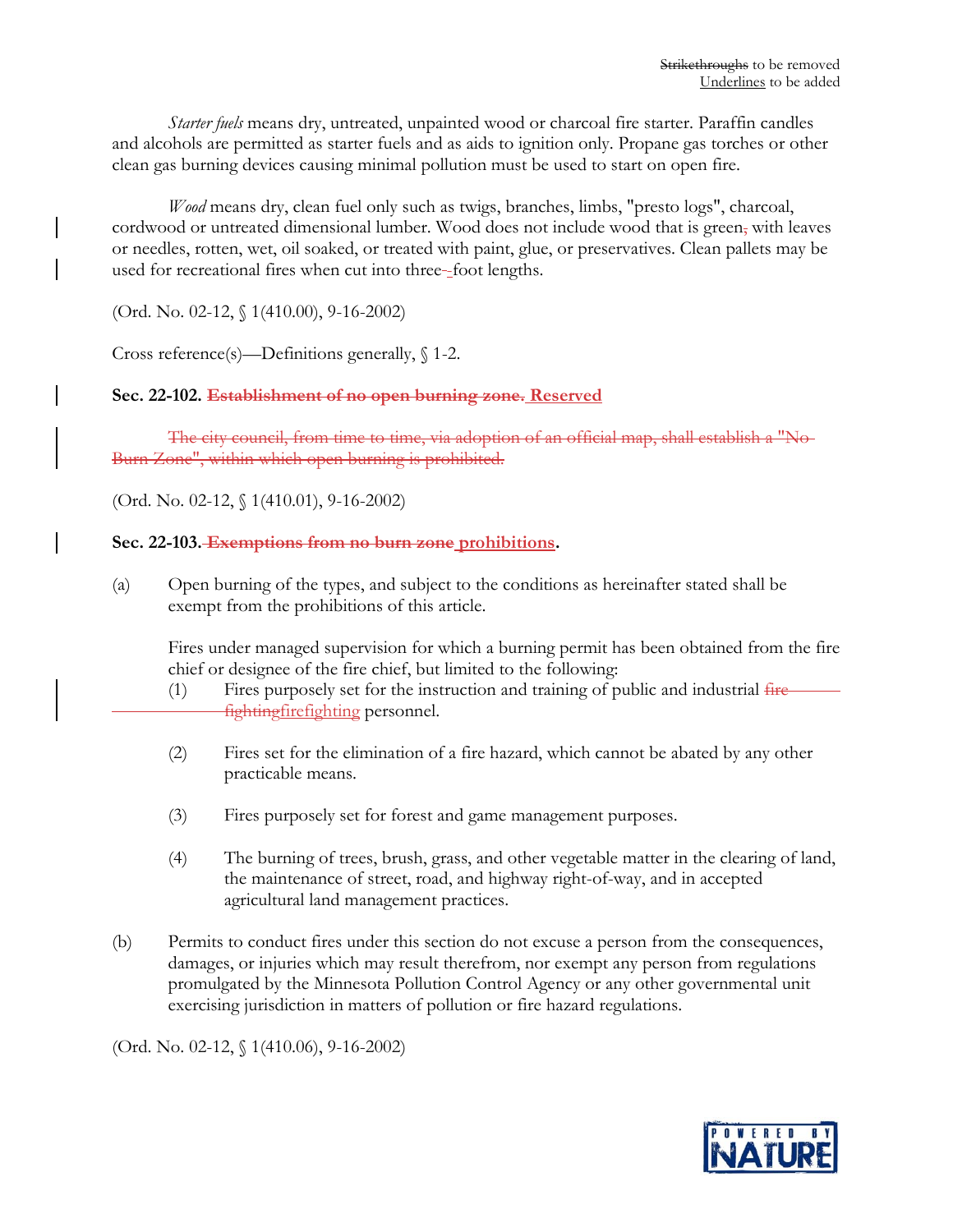#### **Sec. 22-104. Recreational fires permitted.**

- Recreational fires are permitted within the city limits<del>, including the "no burn zone"</del>. Recreational fires may take place 24 hours per day and do not require an open burning permit. Recreational fires must meet the following requirements:
- (1) Recreation fire site requirements. An area of no more than a three-foot diameter circle (measured from the inside of the fire ring or border) completely surrounded by noncombustible and nonsmoke or odor producing material either of natural rock, cement, brick, tile, or block of ferrous metal only and which area is depressed below ground, on the ground, or on a raised bed. Included are permanent outdoor wood burning fire  $\beta$  places fireplaces. Recreation fire sites shall not be located closer than  $\frac{50}{25}$  feet from any structure. Burners are not recreational fire sites as defined herein.
- (2) Recreational fire burn requirements. When a campfire is used for recreational purposes, it must be ignited with an approved starter fluid using dry, clean wood; producing little detectable smoke, odor, or soot beyond the property line; conducted with an adult tending the fire at all times; extinguished completely before quitting the occasion; and respecting weather conditions, neighbors, burning bans, and air quality so that nuisance health or safety hazards will not be created. Mobile cooking devices such as manufactured hibachis, charcoal grills, wood smokers, and propane or natural gas devices are not defined as camp or recreational *fires, and fires and are not covered by this article*.

(Ord. No. 02-12, § 1(410.02), 9-16-2002)

#### **Sec. 22-105. Prohibited materials.**

It is illegal to burn at any time:

- (1) Oils, rubber, plastics, chemically treated materials, or other materials that produce excessive or noxious smoke.
- (2) Hazardous waste.
- (3) Burnable building materials from demolition of a commercial or institutional structure (farm buildings are not commercial).
- (4) Industrial solid waste generated from an industrial or manufacturing process, or from a service or commercial structure.
- (5) Motor vehicles or conduct salvage operations by open burning.
- (6) Garbage from the handling, procession, storage, preparation, serving, or consumption of food.

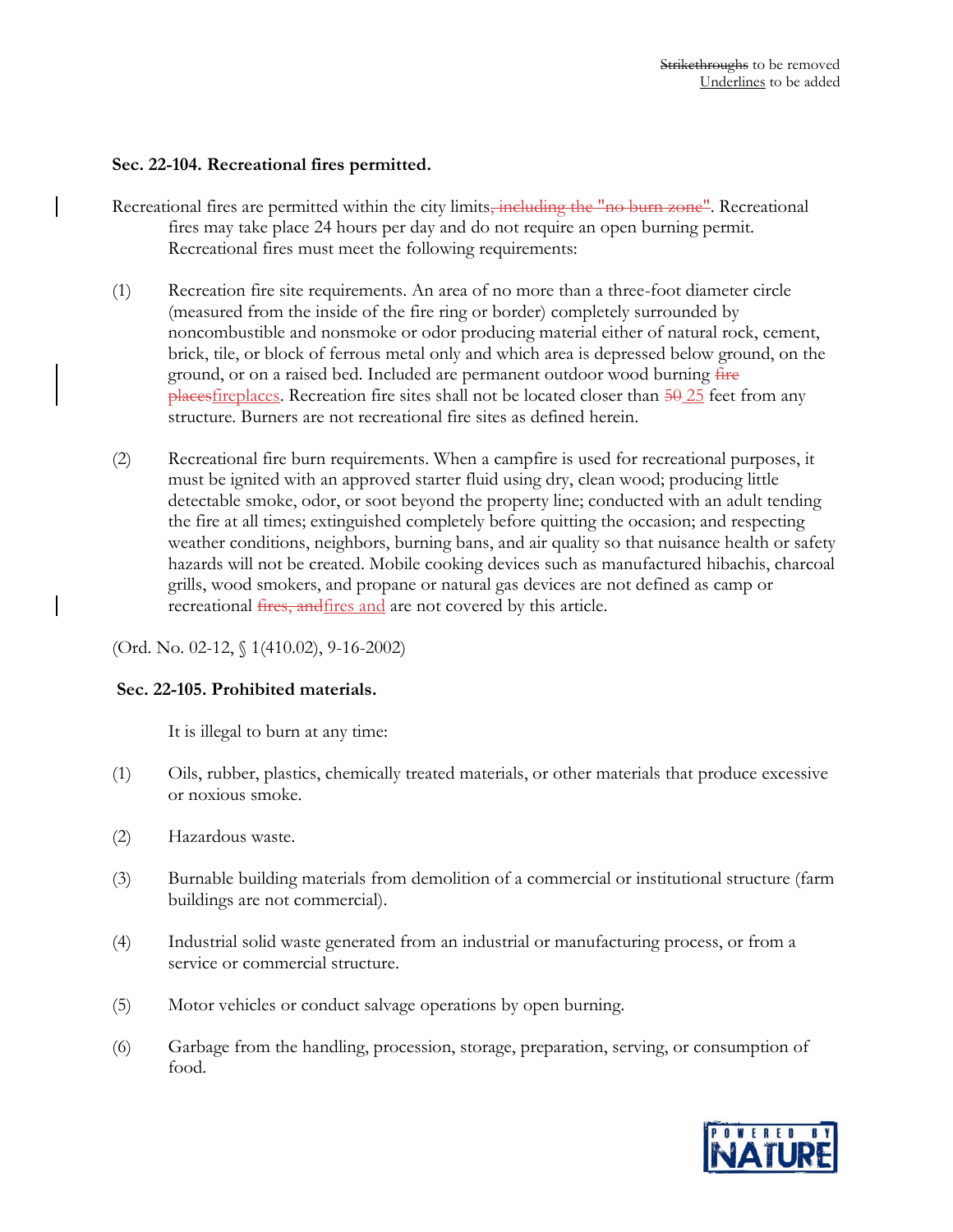- (7) Painted or treated wood.
- (8) Any leaves or grass clippings.

(Ord. No. 02-12, § 1(410.04(5)), 9-16-2002; Ord. No. 08-18, § 1, 12-1-2008)

#### **Sec. 22-106. Burning ban or air quality alert.**

No camp or recreational fire or open burn will be permitted when the city or department of natural resources has officially declared a burning ban due to potentialpotentially hazardous fire conditions or when the Minnesota Pollution Control Agency has declared an air quality alert.

(Ord. No. 02-12, § 1(410.08), 9-16-2002)

#### **Sec. 22-107. Running fires.**

Running fires are not permitted in any area of the city except by special permit. (See "exemptions," section 22-103).

(Ord. No. 02-12, § 1(410.10), 9-16-2002)

#### **Sec. 22-108. Penalties.**

Any person violating the provisions of this article shall be guilty of a misdemeanor, and upon conviction, shall be punished by a fine of up to \$1,000.00 and/or imprisonment for a term not to exceed 90 days. In all cases, the violator may be held accountable for the costs of prosecution and the cost incurred from suppression of the fire.

Ord. No. 02-12, § 1(410.12), 9-16-2002)

**Secs. 22-109—22-130. Reserved.**

#### *DIVISION 2. PERMITS*

#### **Sec. 22-131. Open burning permit required.**

- No person shall start or allow any open burning on any property in the city without first having obtained an open burn permit. A permit is not required for any fire, which is a recreation fire as defined in section 22-104.
- (1) Standards.
	- a. Hours.
		- 1. Open burning is only permitted between the hours of 6:00 p.m. to 8:00 a.m., except when there is snow cover of three or more inches.

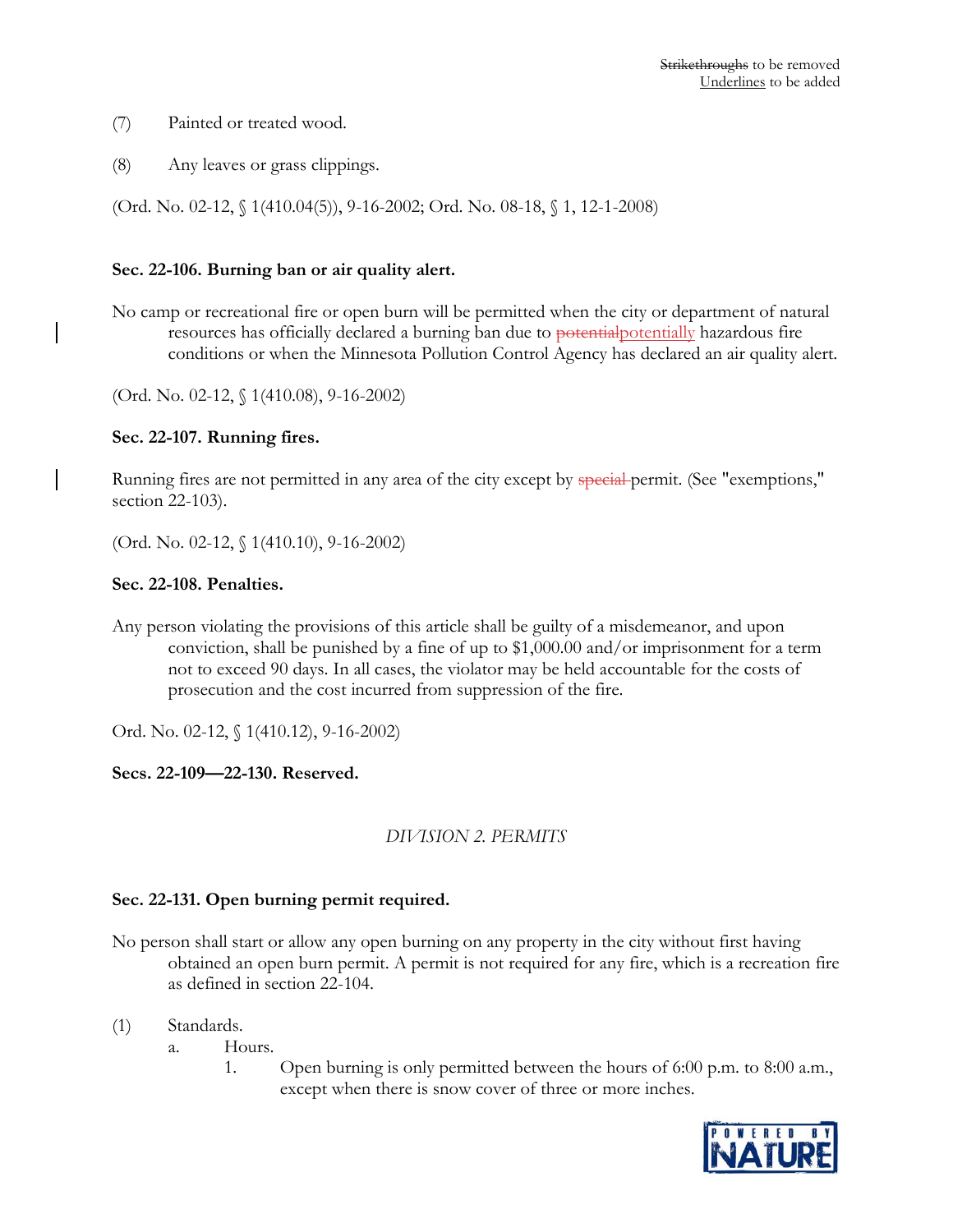- 2. In the event there is snow cover of three or more inches, open burning may occur 24 hours per day.
- (2) *Issuance of permits.* Open burning permits shall be issued through the city, by the fire chief, assistant fire chief, or nstate fire warden or designee of the fire chief.

A three day open burning permit may be acquired at Elk River City Hall **after a compliance inspection and a paid permit fee**.

(Ord. No. 02-12, § 1(410.04(1)(2)), 9-16-2002)

Sec. 22-132. Special open burn permits. Reserved

A special open burn permit is required for open burning in the following circumstances: (1) Any open burning in a "no-burn" area of the city. Requests for special open burn permits within the "no-burn zone" shall be made in writing to the fire chief and shall detail the special circumstances warranting the request. Open burning occurring within the "No-Burn Zone" shall be at least 600 feet from any structure.

Any person requesting to burn between the hours of 8:00 a.m. and 6:00 p.m. when there is not more than three or more inches of snow cover.

(3) Running fires for the purposes of vegetative management as defined in section 22- 101.

(Ord. No. 02-12, § 1(410.04(3)), 9-16-2002)

## **Sec. 22-133. Special oOpen burn permit application procedure.**

- (a) The applicant must contact the fire chief, or designee of the fire chief, and schedule a preliminary site inspection to locate the proposed burn site.
- (b) No burning shall take place without first having obtained a**n** special open burn permit.
- (c) **AnThe extended** length of **the** burn permit shall be determined by the fire chief or designee of the fire chief.
- (d) Special burn permit fee. The fees for special burn permits are as follows:
	- (1) Residential areas\$10.00
	- Daytime hour special burn permit25.00

(Ord. No. 02-12, § 1(410.04(4)), 9-16-2002)

**Sec. 22-134. Denial.**